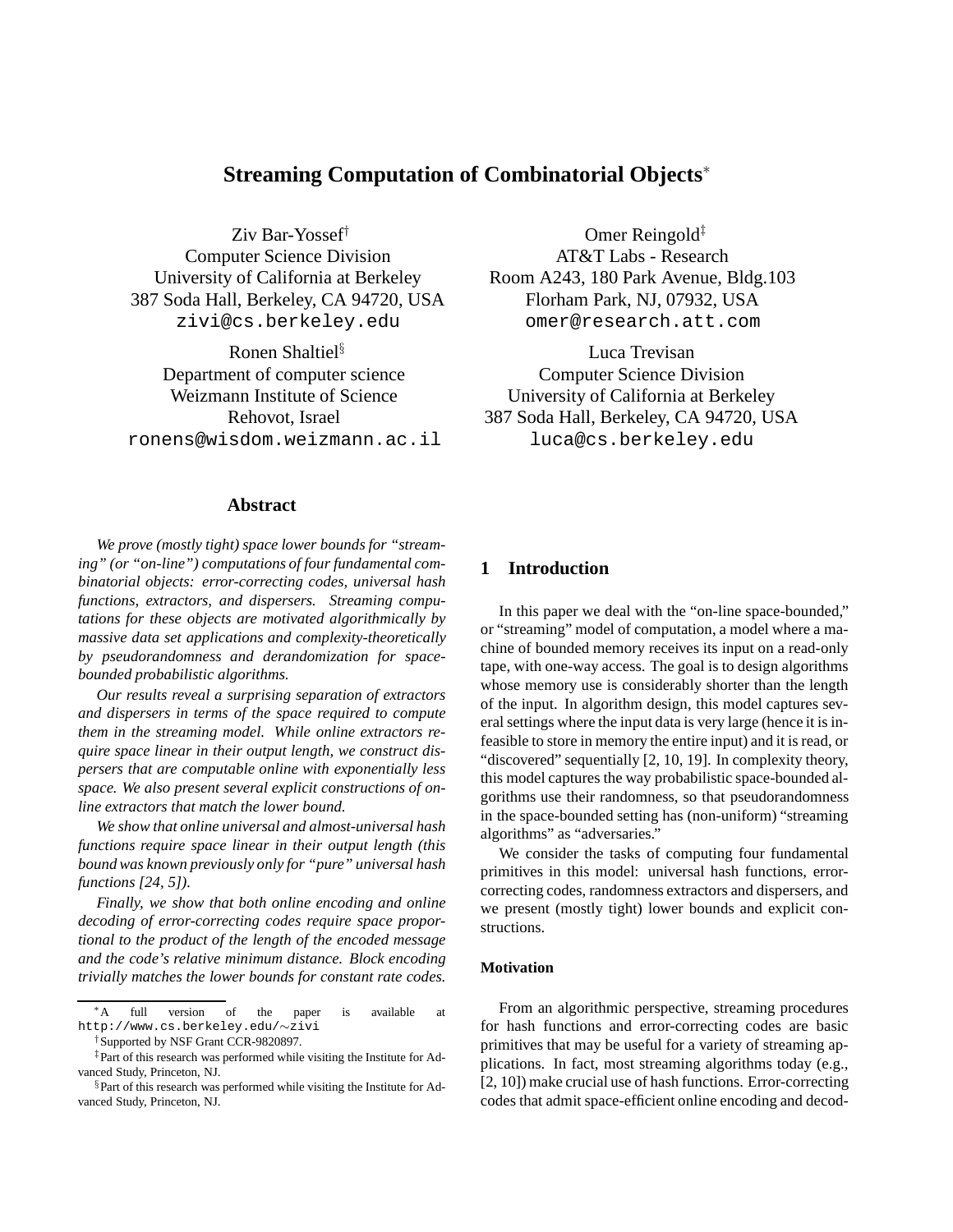ing are important when having to transmit large amounts of data over a fast but unreliable channel. If the data is generated continuously on the fly, then online encoding eliminates the need to store the data before transmitting it. Online decoding allows one to process the received data without having to store it beforehand; this may result in large savings of space because the encoded data is frequently much larger than the message it encodes.

From a complexity-theoretic perspective, extractors and dispersers are important pseudorandomness and derandomization tools. They were used in the design of pseudorandom generators for space-bounded computations (explicitly in [28, 29] and implicitly in [27]), and they are roughly equivalent to randomness-efficient procedures to reduce the error-probability in probabilistic algorithms. Randomness of space-bounded computations is assumed to arrive in a stream (written on a one-way random tape); this necessitates some of the pseudorandomness and derandomization procedures designed for such computations to admit online space-bounded implementations.

Roughly speaking, an extractor is a procedure  $Ext(\cdot, \cdot)$ with two inputs, where the second input (also called the *seed*) is typically logarithmically shorter than the first input; the property is that if the first input comes from a distribution of sufficiently large entropy, and the seed is uniformly distributed, then the output of the procedure (which is shorter than the first input but still exponentially longer than the seed) is almost uniformly distributed. We think of an online extractor as a procedure with two one-way input tapes (one per input) and limited memory. To reduce error probability in space-bounded probabilistic algorithms, one needs online extractors in a slightly different model: the algorithm has one input tape for the first input  $x$ , and must produce the list of outputs  $Ext(x, s)$  for all possible values of the second input s. Bar-Yossef *et al.* [4] prove a strong space lower bound in this setting, but not in the more general setting where the algorithm has two tapes. If the first input has length  $n$ , the seed has length  $d$ , the output has length m, and the output is almost uniform provided the first input has entropy  $k$ , then [4] prove that, in their model, the computation uses memory at least, roughly,  $m - d$ . A disperser  $D(\cdot, \cdot)$  is a weaker type of extractor, such that if the first input has sufficiently large entropy, and the seed is uniform, then the output hits with non-zero probability every set of sufficiently large density. The [4] lower bound also applies to dispersers. We remark that extractors (and, for a stronger reason, dispersers) can be computed in logarithmic space assuming one has *two-way* access to the input [17].

#### **Perspective**

Very strong connections are known between the combinatorial objects discussed in this paper.

To cite some examples, it is a matter of folklore that one can get hash functions with low collision probability from error-correcting codes (by encoding the input and projecting it to a small set of coordinates – an example of this approach can be seen in [26]); error-correcting codes are used in the extractor construction of [41], and in several more recent constructions [30, 20, 31, 40, 33]; hash functions are also extractors, as follows from the Leftover Hash Lemma [18]; error-correcting codes with strong list-decodability properties can be derived from extractors [39].

While there is no known equivalence, or transformation, between extractors and dispersers, there are several results pointing to a substantial equivalence between "randomization with one-sided error" and "randomization with two-sided error," the former being the setting of dispersers, and the latter being the setting of extractors. For example, it is known that "hitting set generators" (that are somewhat the "computational" version of dispersers) can be used to derandomize algorithms with two-sided error (a task for which it formerly appeared that "pseudorandom generators," the "computational" version of extractors, were needed) [3, 6, 15, 13]. In fact, the results of [15, 13] have an information-theoretic interpretation that says that dispersers can be converted into "samplers," that are almost, but not quite, extractors. Upper and lower bounds for extractors and dispersers show that essentially the same parameters are achievable for the two objects, and even the results of [4] do not differentiate between the two.

For hash functions and error-correcting codes, we were very interested in the question of whether reasonably spaceefficient algorithms could exist. As we state below, the answer is affirmative for hash functions, while it is completely negative for error-correcting codes.

However, more generally, our main interest was to look at these tightly related objects under the lens of a very restrictive model of computation, and see what happens of their connections. As we state below, we give a strong (exponential, in the case of long seed) separation between the space sufficient to compute dispersers and the space necessary to compute extractors. Our results also show the extreme differences in power between seemingly similar models of space-bounded computation. We show how to construct online dispersers with exponentially less memory than in the [4] setting (that had one input tape, and the outputs had to be "enumerated" over all values for the second input), and we show a lower bound for extractors with oneway tapes that is exponentially bigger than the space needed with a two-way tape in the [17] construction.

Finally, the generation of high-quality randomness from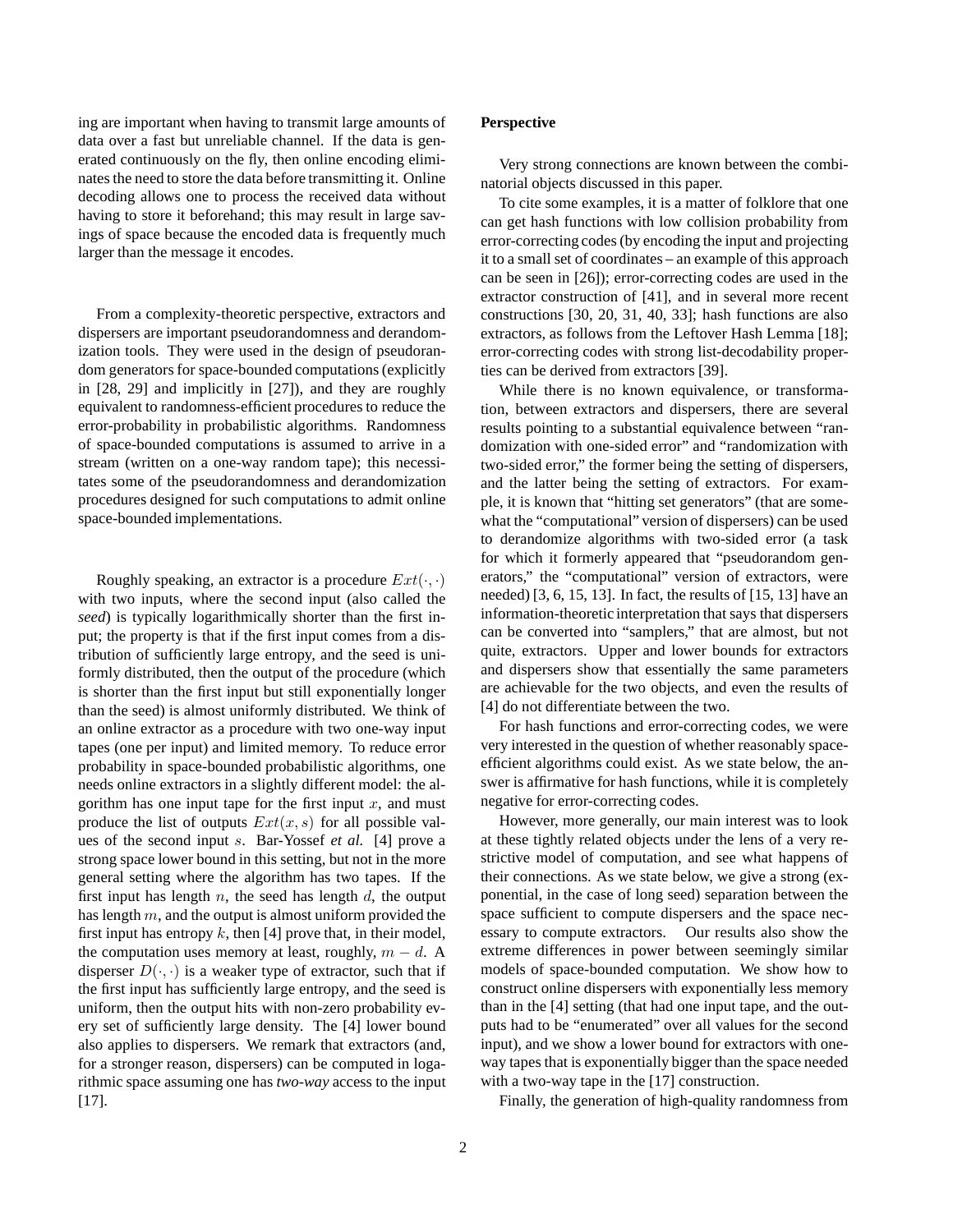biased sources is a very important practical problem, that does arise in settings for which the streaming model is an appropriate formalization. In such cases, one is probably not interested in the randomness extractors satisfying the strong definition used in this paper (that need the uniform second input), but rather in faster deterministic extractors that (for special classes of distributions) directly convert a biased streaming input into an almost uniform output stream (cf. [42]). It would probably be very interesting to study which classes of distributions admitting polynomial time deterministic extractors also have space-efficient streaming extractors. Our work hopefully prepares the terrain for the treatment of such questions.

#### **Our Results**

For error-correcting codes mapping  $k$  bits into  $n$  bits, and that are able to correct at least  $\delta k$  errors, we prove that both the encoding and the decoding procedures must use memory  $\Omega(\delta k)$ . The bound can be matched trivially by dividing the input into  $O(1/\delta)$  blocks, and encoding each block with a code of constant rate and constant relative minimum distance. These results are described in Section 7.

For universal hash functions mapping  $n$  bits into  $m$  bits, our space lower bound is roughly  $m$ . (This bound follows also from the time-space tradeoffs of Mansour *et al.* [24] and the communication-space tradeoffs of Beame *et al.* [5]. Our bound has the advantage of being applicable also to almost-universal hash function.) The bound can be achieved by linear hash functions. If the output is considerably shorter than the input, this can be a significant saving. Using almost-universal hash functions, which admit  $O(m + \log n)$ -sized descriptions, one can evaluate such hash functions on many inputs using space  $O(m + \log n)$ . The lower bound for hash functions follows from the lower bound for extractors and from the Leftover Hash Lemma. These results are described in Section 4 (lower bound) and Section 5 (upper bound).

Our main results are the lower bound for extractors and the construction of dispersers. Combined, they show an unusual "separation" between the two combinatorial objects, and offer fresh insights.

For extractors where the first input has length  $n$ , the seed has length  $d$ , the output has length  $m$ , and the output is uniform assuming the first input has entropy  $k$ , our lower bound has two cases.

If  $k \leq n/2$ , i.e. if the extractor works with inputs of relatively small entropy, then we prove that the memory has to be at least, roughly,  $m - d$ . This is matched by careful implementations of the extractors of Trevisan and of Raz *et al.* [41, 30].

If  $k > n/2$ , then the lower bound is roughly  $(m-d)(n-d)$  $k/n$ , which we can match with a space-efficient implementation of random walks on expanders (using ideas from [4]).

These results are described in Section 3 (lower bounds) and Section 5 (upper bounds).

The proof uses the idea that after looking at a block of the input of size  $n - k$ , the extractor cannot be sure it has seen any randomness (because the k bits of entropy could be "concentrated" in the remaining part of the input), and so it can only output bits from the memory or from the seed. For  $k \leq n/2$ , we can say that the extractor cannot output anything while looking at the first  $n/2$  bits, and it can only output randomness that is in the state or in the seed afterwards. While the intuition is clear, the actual proof requires considerable technical work.

For dispersers and for  $k \leq n/2$ , we show that it is possible to use memory about  $m/\ell$  and seed  $d = O(\ell \log n)$ for every parameter  $\ell$ . The idea is to randomly partition the input into  $\ell$  blocks, in such a way that each block still contains sufficiently large entropy, and then use memory  $m/\ell$ to extract randomness from each block. A good partition will be found with low probability, but this is compatible with the definition of disperser. The construction and its analysis, presented in Section 6, utilize ideas from previous constructions of extractors and dispersers [28, 32, 37, 38].

## **2 Preliminaries**

In this section we define online extractors, dispersers, universal hash functions, and error-correcting codes. We then review some tools from Information Theory we use in our analysis.

#### **2.1 Online Extractors and Dispersers**

 $||X - Y||$  denotes the total variation distance between two distributions on the same domain  $\Omega$ :  $||X - Y|| \stackrel{\text{def}}{=}$  $\frac{1}{2} \sum_{\omega \in \Omega} |X(w) - Y(w)| = \max_{T \subseteq \Omega} |X(T) - Y(T)|.$ Given a distribution X on  $\Omega$  and a function  $f : \Omega \to \Omega'$  we denote by  $f(X)$  the distribution induced by X and f on  $\Omega'$ .  $U_t$  denotes the uniform distribution on  $\{0,1\}^t$ .  $H_\infty(X) =$  $\min_{w \in \Omega} (\log(1/X(\omega)))$  denotes the min-entropy of a distribution X on  $\Omega$ . An  $(n, d, m)$  *function* is a function of the form  $f: \{0,1\}^n \times \{0,1\}^d \to \{0,1\}^m$ ; we nickname its first input "the input" and its second input "the seed".

**Definition 1 (Extractor [28])** *An*  $(n, d, m)$  *function E is called a*  $(k, \epsilon)$ -extractor, *if for every distribution* X *on* {0, 1}<sup>*n*</sup> *with*  $H_{\infty}(X) \geq k$ *,*  $||E(X, U_d) - U_m|| < \epsilon$ *.* 

**Definition 2 (Disperser [34])** *An* (n, d, m) *function* D *is called a*  $(k, \epsilon)$ -disperser, *if for every distribution* X *on* {0, 1} <sup>n</sup> *with* <sup>H</sup>∞(X) <sup>≥</sup> <sup>k</sup>*, and for every subset* <sup>T</sup> <sup>⊆</sup>  ${0, 1}^m$  *of size at least*  $\epsilon 2^m$ ,  $Pr(D(X, U_d) \in T) > 0$ *.*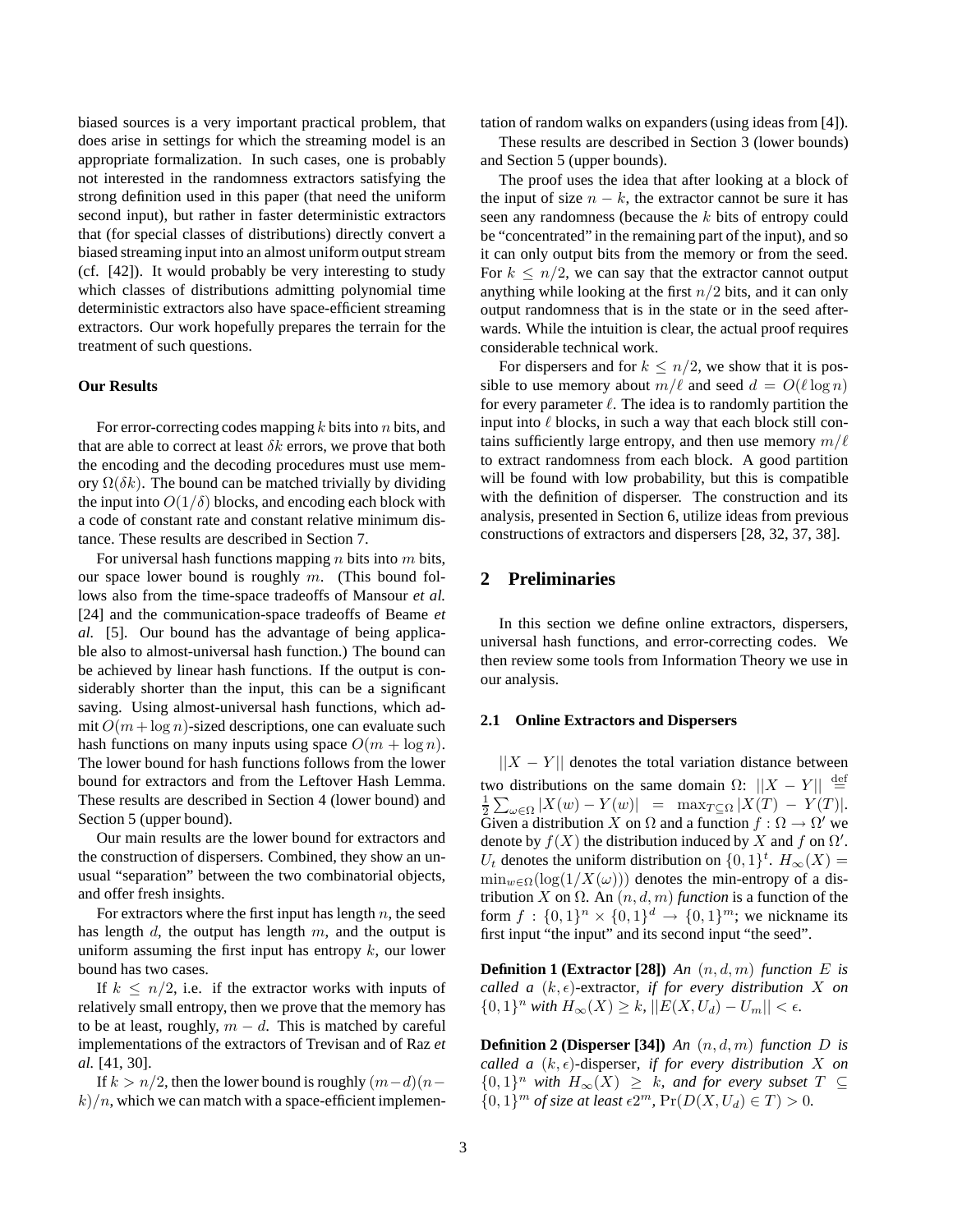We study *online extractors* and *online dispersers* – ones that are computable by space-bounded one-pass algorithms. We consider two variants of such algorithms: *single-seed algorithms* and *all-seeds algorithms*:

**Definition 3 (Online extractors/dispersers)** *An algorithm* A *is called a* single-seed one-pass algorithm *for an* (n, d, m) *function* f*, if given one-way access to an input*  $x \in \{0,1\}^n$  and one-way access to a seed  $r \in \{0,1\}^d$ , *it outputs*  $f(x, r)$  *on a one-way output tape.*<sup>1</sup> *A is called an* all-seeds one-pass algorithm for f*, if given one-way access to an input*  $x \in \{0,1\}^n$ , *it outputs*  $f(x,r)$  *for all*  $r \in \{0,1\}^d$  on  $2^d$  one-way output tapes.

The space of an algorithm is defined to be the binary logarithm of the number of possible configurations the algorithm has. Each configuration consists of the machine's state and the contents of the work space. Hence, the maximum number of configurations an S-space machine has is  $2^S$ .

Bar-Yossef, Goldreich, and Wigderson [4] proved space lower bounds for all-seeds one-pass algorithms for dispersers. Our results show that for extractors their space lower bound holds even for single-seed one-pass algorithms, but for dispersers there are substantially more spaceefficient single-seed one-pass algorithms.

## **Theorem 4 (Bar-Yossef, Goldreich, Wigderson [4])**

*Define*  $t \stackrel{\text{def}}{=} [n/(n-k)]$ *. Let*  $D : \{0,1\}^n \times \{0,1\}^d$  →  $\{0,1\}^m$  be a  $(k,\epsilon)$ -disperser with  $\epsilon < 1/t$ . Then, for all *integers*  $1 \leq p \leq 2^d$ , any all-seeds one-pass algorithm *for* D *that writes to at most* p *output tapes simultaneously requires space*  $S \geq m - d - p - 1 - \log t - \log(1/1 - \epsilon t)$ .

We will be interested in a stronger notion of extractors, defined as follows. It is interesting to note that all our upper bounds for online extractors are exhibited by strong extractors.

**Definition 5 (Strong extractor)** *An* (n, d, m) *function* E *is called a*  $(k, \epsilon)$  strong extractor, *if for every distribution* X *on*  $\{0, 1\}^n$  *with*  $H_{\infty}(X) \geq k$ ,  $||E(X, U_d) \circ U_d - U_{m+d}|| <$  $\epsilon$  (where the two occurrences of  $U_d$  refer to the same vari*able).*

#### **2.2 Online Universal Hash Functions**

**Definition 6 (Universal hash functions [7])** *A family of functions*  $H = \{h : \{0, 1\}^n \to \{0, 1\}^m\}$  *is called a* universal family of hash functions, *if for every*  $x \neq x' \in \{0,1\}^n$ ,  $Pr_{h \in H}(h(x) = h(x')) \leq 1/2^m$ .

There are explicit constructions of universal hash functions of size  $2^{O(n+m)}$  that are logspace computable. For example, the Toeplitz family (cf. [12]) is of size  $2^{n+m-1}$ .

We study *online hash functions* – ones that are computable by space-bounded one-pass algorithms:

**Definition 7 (Online universal hash functions)** *An algorithm* A *is called a* one-pass algorithm *for a family of hash*  $f$ unctions  $H = \{h : \{0,1\}^n \to \{0,1\}^m\}$ *, if given one-way access to a (description of a) function*  $h \in H$  *and one-way access to an input*  $x \in \{0,1\}^n$ , A *outputs*  $h(x)$  *on a oneway output tape.*

The Leftover Hash Lemma, due to Hastad, Impagliazzo, Levin, and Luby [18], yields a construction of (strong) extractors from any universal family of hash functions:

#### **Lemma 8 (Hastad, Impagliazzo, Levin, Luby [18])**

Let  $H = \{h : \{0,1\}^n \to \{0,1\}^m\}$  be a universal *family of hash functions of size* 2 d *. Then the function*  $E : \{0,1\}^n \times \{0,1\}^d \rightarrow \{0,1\}^m$  *defined as*  $E(x, h) = h(x)$  *is a*  $(k, \epsilon)$  *strong extractor for any*  $k \leq n$ *and for*  $\epsilon \geq 2^{(m-k)/2-1}$ .

Therefore, our space lower bounds for online extractors will directly imply space lower bounds for online universal hash-functions. In fact, an "almost" universal family of hash functions are sufficient to construct extractors. Therefore, our lower bounds apply to such families as well.

**Definition 9 (** $\epsilon$ **-almost universal hash functions)** *A family of functions*  $H = \{h : \{0,1\}^n \to \{0,1\}^m\}$  *is called*  $an \epsilon$ -almost universal family of hash functions, *if for every*  $x \neq x' \in \{0, 1\}^n$ ,  $Pr_{h \in H}(h(x) = h(x')) \leq \epsilon$ .

**Lemma 10 (Impagliazzo, Zuckerman [21])** *Let* H =  $\{h : \{0,1\}^n \to \{0,1\}^m\}$  *be an*  $((1 + \epsilon^2)/2^m)$ *-almost universal family of hash functions of size* 2 d *. Then the function*  $E : \{0,1\}^n \times \{0,1\}^d \rightarrow \{0,1\}^m$  *defined as*  $E(x, h) = h(x)$  *is a*  $(k, \epsilon)$  *strong extractor for any*  $k \leq n$ *such that*  $\epsilon \geq 2^{(m-k)/2}$ .

We note that the extractors based on universal hash functions (e.g., the Toeplitz family), have seed length  $O(n)$ . Based on almost universal families, the seed length can be reduced to  $O(m + \log n + \log 1/\epsilon)$  (see e.g. [14]).

#### **2.3 Online Error-Correcting Codes**

Let  $\mathbb{F}_q$  be a field of size q. An  $(n, k, d)_q$  *error-correcting code* (ECC) is a subset  $C \subseteq \mathbb{F}_q^n$  of size  $q^k$ , such that for every two distinct codewords  $w, w' \in \mathcal{C}$ , the Hamming distance between w and w' (i.e.,  $|\{i \mid w_i \neq w'_i\}|$ ) is at least d. n is called the *code's length*, k is its *dimension*, and d is its *minimum distance*.  $k/n$  is the code's *rate* and  $d/n$ 

<sup>&</sup>lt;sup>1</sup>The one-way access to the seed is required for the lower bound for strong extractors, where the seed may be very long. For the standard scenario, where the seed is much shorter than the input, we can relax the definition by allowing two-way access to the seed; this would change our lower bounds by only an additive factor of d.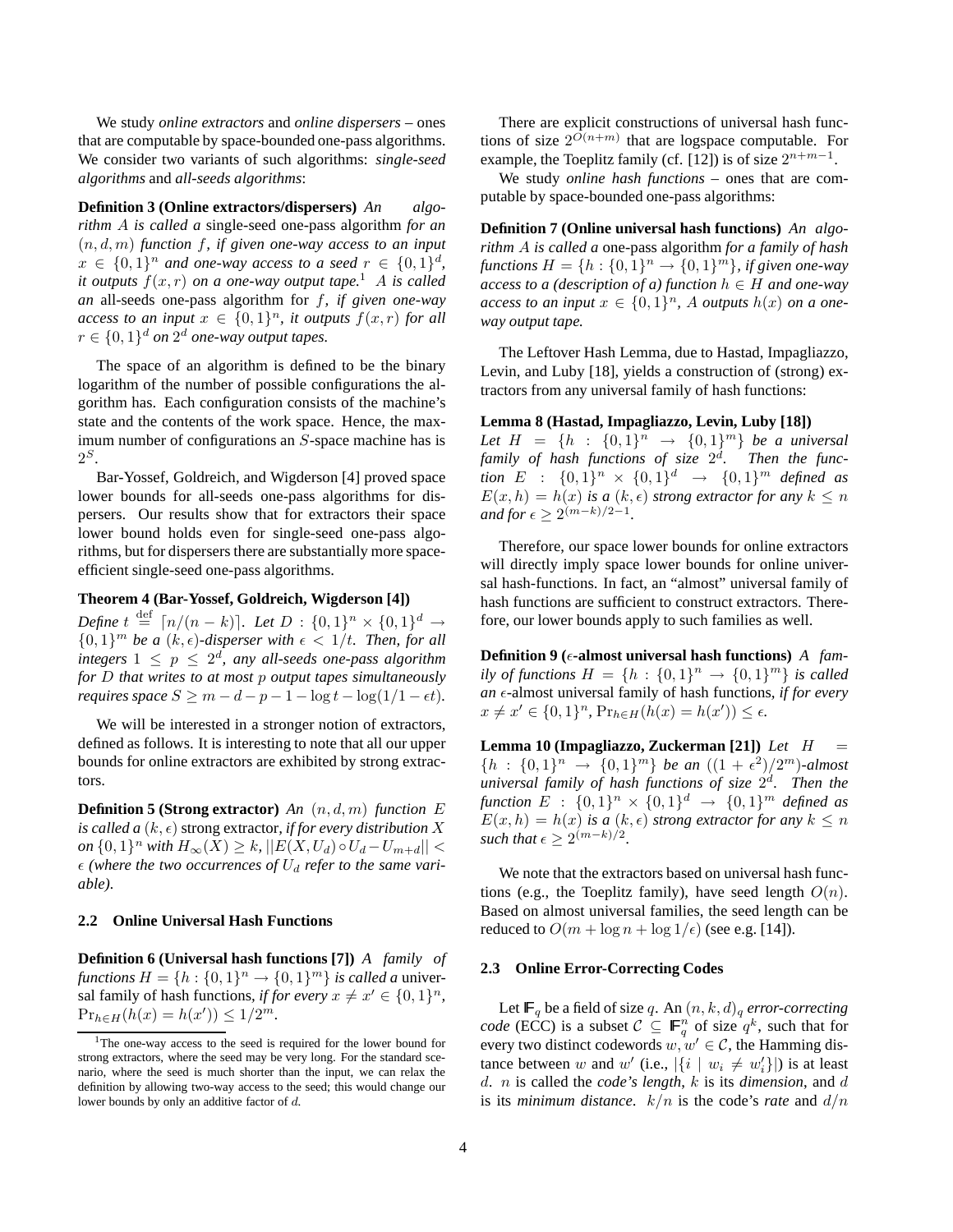is its *relative minimum distance*. An *encoding function*,  $E: \mathbb{F}_q^k \to \mathbb{F}_q^n$ , maps every message to its encoding. A *decoding function*,  $D : \mathbb{F}_q^n \to \mathbb{F}_q^k$ , maps every received (possibly corrupted) message to the origin of its closest codeword.

**Definition 11 (Online error-correcting codes)** *Let* C *be an*  $(n, k, d)$ <sub>*a*</sub>-code. An algorithm A is called a one-pass encoding algorithm*, if given one-way access to a message*  $x \in \mathbb{F}_q^k$  it outputs  $E(x)$  on a one-way output tape. An al*gorithm* B *is called a* one-pass decoding algorithm*, if given one-way access to a received message*  $w \in \mathbb{F}_q^n$ , it outputs D(w) *on a one-way output tape.*

#### **2.4 Tools from Information Theory**

Throughout this paper we use several tools from information theory. We briefly survey them below. *Shannon's (binary) entropy* is defined as  $H(X)$  =  $E_{\omega \in X}(\log_2(1/X(\omega)))$ . Two basic properties of the entropy are the following (cf. [9], Chapter 2): (1) sub-additivity:  $H(X, Y) \leq H(X) + H(Y)$  and (2) data processing inequality:  $H(f(X)) \leq H(X)$ .

The following theorem (see [9], pages 488–489) connects the variation distance between two distributions and their entropy difference:

**Theorem 12** *If*  $||X - Y|| \le 1/4$ *, then,*  $|H(X) - H(Y)| \le$  $2||X - Y|| \cdot (\log \frac{|\Omega|}{||X - Y||} - 1).$ 

The following fact (due to Lawrence Ip [22]) connects the entropy of a distribution on  $\{0, 1\}^{\leq m}$  (all the binary strings of length at most  $m$ ) to the expected length of strings under the distribution:

**Proposition 13** *For any distribution X on*  $\{0,1\}^{\leq m}$ *,*  $H(X) \leq E(|X|) + H(|X|) \leq E(|X|) + \log(m+1)$ .

## **3 Lower Bounds for Online Extractors**

We present two versions of the lower bound: the first (Theorem 14) gives weaker bounds, but its proof is intuitive and utilizes known facts from information theory; the second (Theorem 15) is stronger, but its proof is more involved. We also show (Theorem 16) that an even stronger lower bound holds for strong extractors. The proofs of the two latter theorems are omitted for lack of space. They appear in the full version of the paper.

The basic idea behind both lower bounds is the following: we split every input  $x \in \{0,1\}^n$  into  $t = n/(n-k)$ blocks of size  $n - k$ . A distribution  $X_{i,\alpha}$  that is fixed to some string  $\alpha \in \{0,1\}^{n-k}$  on the *i*-th block and uniform everywhere else has min-entropy k, and thus  $E(X_{i,\alpha}, U_d)$ is  $\epsilon$ -close to uniform. The algorithm, when reading the *i*-th

block of the input, cannot know whether these bits contain some entropy or are totally fixed. Intuitively, this implies that the algorithm cannot immediately extract the entropy of the i-th block, if it exists, but rather has to wait for the  $i+1$ -st block. However, at that point the algorithm "remembers" only  $S$  bits of the entropy of the  $i$ -th block. It follows that the algorithm can extract at most  $S$  bits of entropy from each block, and therefore  $S \ge m/t$ .

Both lower bounds hold only for extractors in which  $\epsilon$  <  $1/t$ . When the entropy is at most a constant fraction of n, this does not pose a strict restriction on the error. However, for extremely high entropies ( $k \geq n - o(n)$ ) this requires the error to be  $o(1)$ . It remains open to check whether this limitation is inherent or just an artifact of our proof.

**Theorem 14** *Let*  $t = \lceil n/(n-k) \rceil$ *, and let*  $E : \{0,1\}^n \times$  $\{0,1\}^d \rightarrow \{0,1\}^m$  be a  $(k, \epsilon)$ *-extractor with*  $\epsilon < 1/4$ *. Then any one-pass algorithm* A *that computes* E *requires space*  $S \ge m/t - d - 2\epsilon(m + \log(1/\epsilon) - 1) - \log(m + 1)$ .

*Proof.* Let A be a one-pass algorithm that computes E, and let S be the space of A. We split any input  $x \in \{0,1\}^n$  into t blocks:  $x^1, \ldots, x^t$ , each (except, maybe, for the last one) of length  $n - k$ . In the sequel we assume for simplicity of notation that the last block is also of size  $n - k$ .

For any input  $x \in \{0,1\}^n$  and seed  $r \in \{0,1\}^d$ , we divide the execution of A on  $x$  and  $r$  into  $t$  phases: the  $i$ -th phase ends just before A starts to read the first bit of the  $i + 1$ -st block; the first phase starts at the first step of the algorithm; the last phase ends at the end of the execution. We denote by  $y^{i}(x, r)$  the bits A outputs during the *i*-th phase, by  $r^{i}(x, r)$  the bits of the seed r it reads during the *i*-th phase, and by  $c^{i}(x, r)$  the configuration of A at the beginning of the  $i$ -th phase.

Varying over all inputs  $x$  and seeds  $r$ ,  $A$  may have at most  $2<sup>S</sup>$  possible configurations at the beginning of the *i*-th phase for any  $i \geq 2$ . For  $i = 1$ , it has only one possible configuration at the beginning of the first phase – the initial configuration.

For any block *i* and string  $\alpha \in \{0,1\}^{n-k}$ , let  $X_{i,\alpha}$  be a distribution on  $\{0, 1\}^n$  which is fixed to  $\alpha$  on the *i*-th block and uniform everywhere else. Clearly,  $H_{\infty}(X_{i,\alpha}) = k$ .

In general,  $y^i(x, r)$  is a deterministic function of  $x^i, r^i(x, r)$  and  $c^i(x, r)$ . When picking inputs according to  $X_{i,\alpha}$ , all the inputs share the same *i*-th block, and therefore  $y^{i}(x, r)$  is a function only of  $r^{i}(x, r)$  and  $c^{i}(x, r)$ . We can thus write  $y^{i}(x,r) = g_{i,\alpha}(c^{i}(x,r), r^{i}(x,r))$  for some function  $g_{i,\alpha}$ .

We first show that there exists some block  $i$  and an assignment  $\alpha$  to this block, such that A outputs at least  $m/t$ bits in the *i*-th phase when running on  $(X_{i,\alpha}, U_d)$ :

**Claim 1** *There exists a block i and a string*  $\alpha \in \{0, 1\}^{n-k}$ , such that  $E(|y^i(X_{i,\alpha},U_d)|) \geq m/t$ .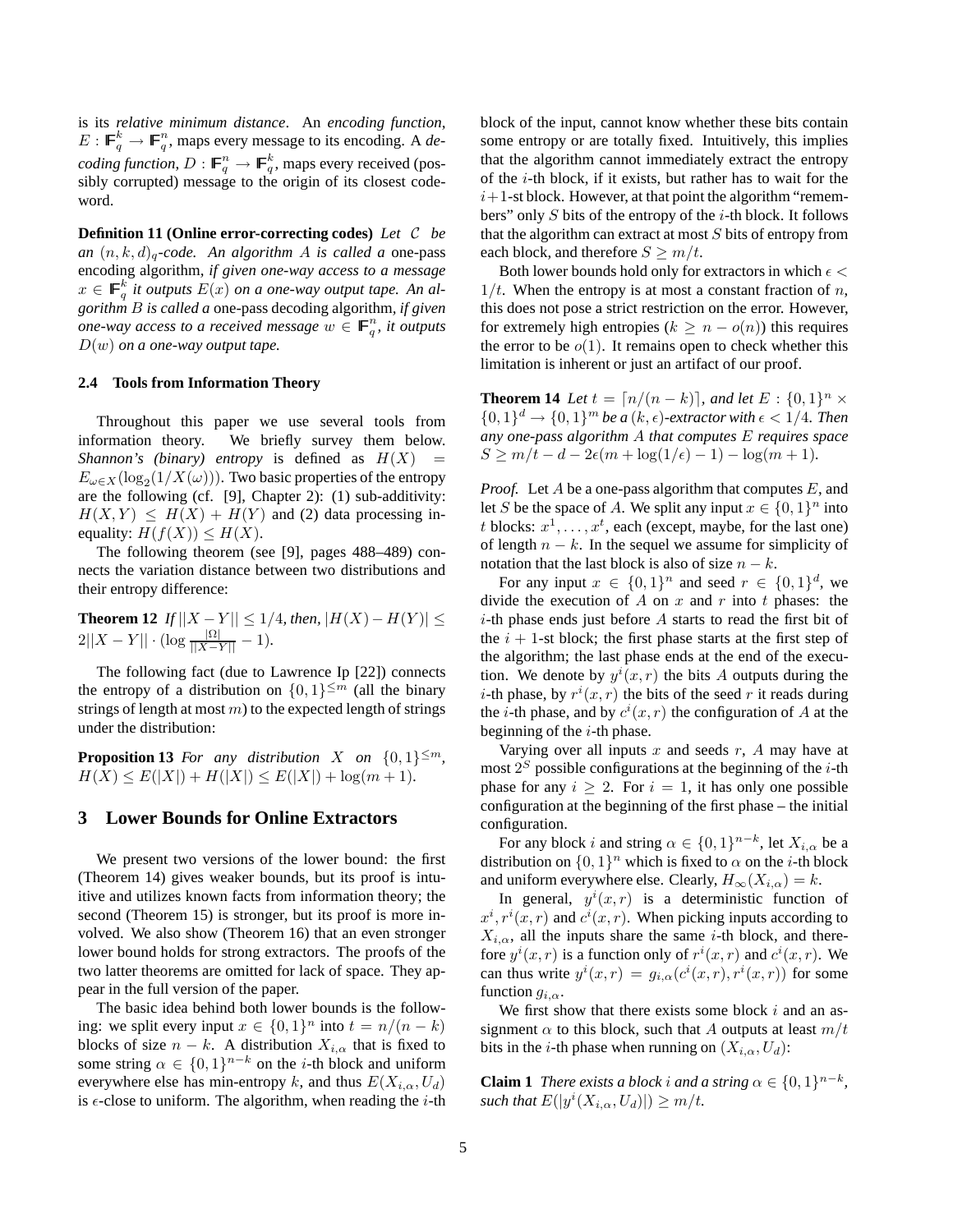*Proof.* Since the output of A is always of length m, then for any input x and any seed  $r$ ,  $\sum_{i=1}^{t} |y^{i}(x, r)| = m$ . In particular, if we choose  $x \in U_n$  and  $r \in U_d$ , we have,  $E(\sum_{i=1}^t |y^i(U_n, U_d)|) = m$ . Therefore, there exists some  $i \in \{1, \ldots, t\}$ , such that  $E(|y^i(U_n, U_d)|) \ge m/t$ .

We can think of the choice of  $x \in U_n$ , as first picking  $x^i \in U_{n-k}$ , and then picking the rest of the bits,  $x^{-i}$ , from  $U_k$ . We denote by  $x^i \circ x^{-i}$  the *n*-bit string that has  $x^i$  in its i-th block and  $x^{-i}$  in the rest of the blocks. Then,  $m/t \leq$  $E(|y^{i}(U_{n-k} \circ U_k, U_d)|) = E_{x^{i} \in U_{n-k}}(E(|y^{i}(x^{i} \circ U_k, U_d)|)).$ It follows that there exists some assignment  $\alpha \in \{0,1\}^{n-k}$ for which  $E(|y^i(\alpha \circ U_k, U_d)|) \ge m/t$ .

Define  $Y^i \stackrel{\text{def}}{=} y^i(X_{i,\alpha}, U_d)$  and  $C^i \stackrel{\text{def}}{=} c^i(X_{i,\alpha}, U_d)$ . The discussion above implies that there exists some function  $g_{i,\alpha}$  such that  $Y^i = g_{i,\alpha}(C^i, U_d)$ . Therefore,  $H(Y^i) =$  $H(g_{i,\alpha}(C^i, U_d)) \leq H(C^i, U_d) \leq H(C^i) + H(U_d) \leq$  $S + d$ .

Let  $Y^{-i} \stackrel{\text{def}}{=} y^{-i}(X_{i,\alpha}, U_d)$ , where  $y^{-i}(x, r)$  are all the bits A outputs on x and r *not* during the i-th phase. Note that  $|y^{-i}(x,r)| = m - |y^{i}(x,r)|$ , and thus by Claim 1,  $E(|Y^{-i}|) \leq m(1-1/t)$ . In order to bound  $H(Y^{-i})$ , we use Proposition 13 (see Section 2.4):  $H(Y^{-i}) \leq E(|Y^{-i}|) +$  $\log(m+1) \leq m(1-1/t) + \log(m+1)$ . We can now bound the entropy of  $Y \stackrel{\text{def}}{=} E(X_{i,\alpha}, U_d)$ :  $H(Y) = H(Y^i, Y^{-i}) \le$  $H(Y<sup>i</sup>) + H(Y<sup>-i</sup>) \leq S + d + m(1 - 1/t) + \log(m + 1).$ 

Since  $||Y - U_m|| < \epsilon \leq 1/4$ , and since the function  $x \log(1/x)$  is monotone increasing for  $x \leq 1/2$ , we can apply Theorem 12 (see Section 2.4) and obtain:  $|H(Y) H(U_m)| \leq 2\epsilon (\log(2^m/\epsilon) - 1) = 2\epsilon (m + \log(1/\epsilon) - 1).$ 

Since  $H(U_m) = m$ , this implies that:  $H(Y) \ge m(1 2\epsilon$ ) –  $2\epsilon(\log(1/\epsilon) - 1)$ . Combining the upper and lower bounds on  $H(Y)$ , we obtain the desired lower bound on S. ✷

**Theorem 15** Let  $t \stackrel{\text{def}}{=} \lceil n/(n-k) \rceil$ , and let  $E : \{0,1\}^n \times$  $\{0,1\}^d \rightarrow \{0,1\}^m$  *be a*  $(k,\epsilon)$ *-extractor with*  $\epsilon \leq 1/(2t^2)$ *. Then any one-pass algorithm* A *that computes* E *requires space*  $S$  ≥  $(m-d)/(t-1) - 2 log t(1+1/(t-1))$ *.* 

For strong extractors a stronger lower bound holds:

**Theorem 16** Let  $t \stackrel{\text{def}}{=} \lceil n/(n-k) \rceil$ *, and let*  $E : \{0,1\}^n \times$  ${0,1}^d \rightarrow {0,1}^m$  *be a*  $(k,\epsilon)$  *strong extractor with*  $\epsilon \le$  $1/(2t^2)$ . Then any one-pass algorithm A that computes E *requires space*  $S \geq m/(t-1) - 2 \log t(1 + 1/(t-1))$ .

## **4 Lower Bounds for Online Hashing**

Since universal and almost universal hash functions imply strong extractors (Lemma 8 and Lemma 10) we can immediately deduce space lower bounds for online hashing from Theorem 16 (the proofs are straightforward and appear in the full version of the paper).

**Theorem 17** *Let*  $H = \{h : \{0,1\}^n \to \{0,1\}^m\}$  *be a*  $2^d$ -sized universal family of hash functions with  $m \leq$  $n-4 \log n$ *. Define*  $k = \lceil m+4 \log n \rceil$  *and*  $t = \lceil n/(n-k) \rceil$ *. Then any one-pass algorithm A for H requires space*  $S \geq$  $m/(t-1) - 2 \log t(1 + 1/(t-1)).$ 

**Theorem 18** *Let*  $H = \{h : \{0, 1\}^n \to \{0, 1\}^m\}$  *be a*  $2^d$ - $\frac{sized}{(1+\epsilon^2)}$ / $2^m$ -almost universal family of hash functions *with*  $\epsilon < 1/2$  *satisfying*  $\lceil m + 2 \log(1/\epsilon) \rceil \le n(1 - \sqrt{2\epsilon})$ . *Define*  $k = [m + 2 \log(1/\epsilon)]$  *and*  $t = [n/(n - k)].$ *Then any one-pass algorithm A for H requires space*  $S \geq$  $m/(t-1) - 2 \log t(1 + 1/(t-1)).$ 

**Remark 19** *A somewhat strange aspect of Theorem 17 and Theorem 18 is that the bounds on* S *may deteriorate when the output size* m *increases. Such anomalies disappear when we consider stronger notions of hashing such as pairwise independence:*  $H = \{h : \{0,1\}^n \to \{0,1\}^m\}$  *is a family of pair-wise independent hash functions if for ev* $e^{i\pi y}$   $x \neq x' \in \{0,1\}^n$ , and for every  $y, y' \in \{0,1\}^m$ ,  $Pr_{h \in H}(h(x) = y \land h(x') = y') = 1/2^{2m}$ . Observe that *for every*  $m' < m$ , the family  $H' = \{h' : \{0,1\}^n \rightarrow$  $\{0,1\}^{m'}$ }, where  $h'(x)$  is the  $m'$ -bit prefix of  $h(x)$ , is also a *family of pair-wise independent hash functions. The space required for online evaluation of* H′ *is a lower bound for the space required for online evaluation of* H*.*

## **5 Upper Bounds for Extractors and Hashing**

We give several constructions of extractors that can be computed by one-pass algorithms in space that almost matches our lower bounds. These constructions cover many settings of the parameters (i.e. the input min-entropy, the output length and the seed length). For lack of space, we omit most of the technical details of the section from this extended abstract.

#### **5.1 Upper Bound for Low Entropies**

**Universal Hashing** The simplest bounds on the online evaluation of extractors for "low" min-entropies (e.g.,  $k \leq$  $n/2$ ) can be obtained by universal hashing and almost universal hashing.

**Theorem 20** For all integers  $m \leq k \leq n$ , and  $\epsilon \geq$  $2^{(m-k)/2-1}$ , there exists a (k,  $\epsilon$ )*-extractor* E : {0, 1}<sup>n</sup> ×  $\{0,1\}^d \rightarrow \{0,1\}^{d+m}$  that can be evaluated by a one-pass *algorithm with space*  $m + O(\log n)$ *.* 

The extractor we use to prove Theorem 20 employs the family of universal hash functions that is based on matrix multiplication. That is, we define  $E(x, r) = M_r \circ (M_r \cdot x)$ , (where the seed r of E is interpreted as an m by n Binary matrix  $M_r$ ). That E is an extractor follows from Lemma 8.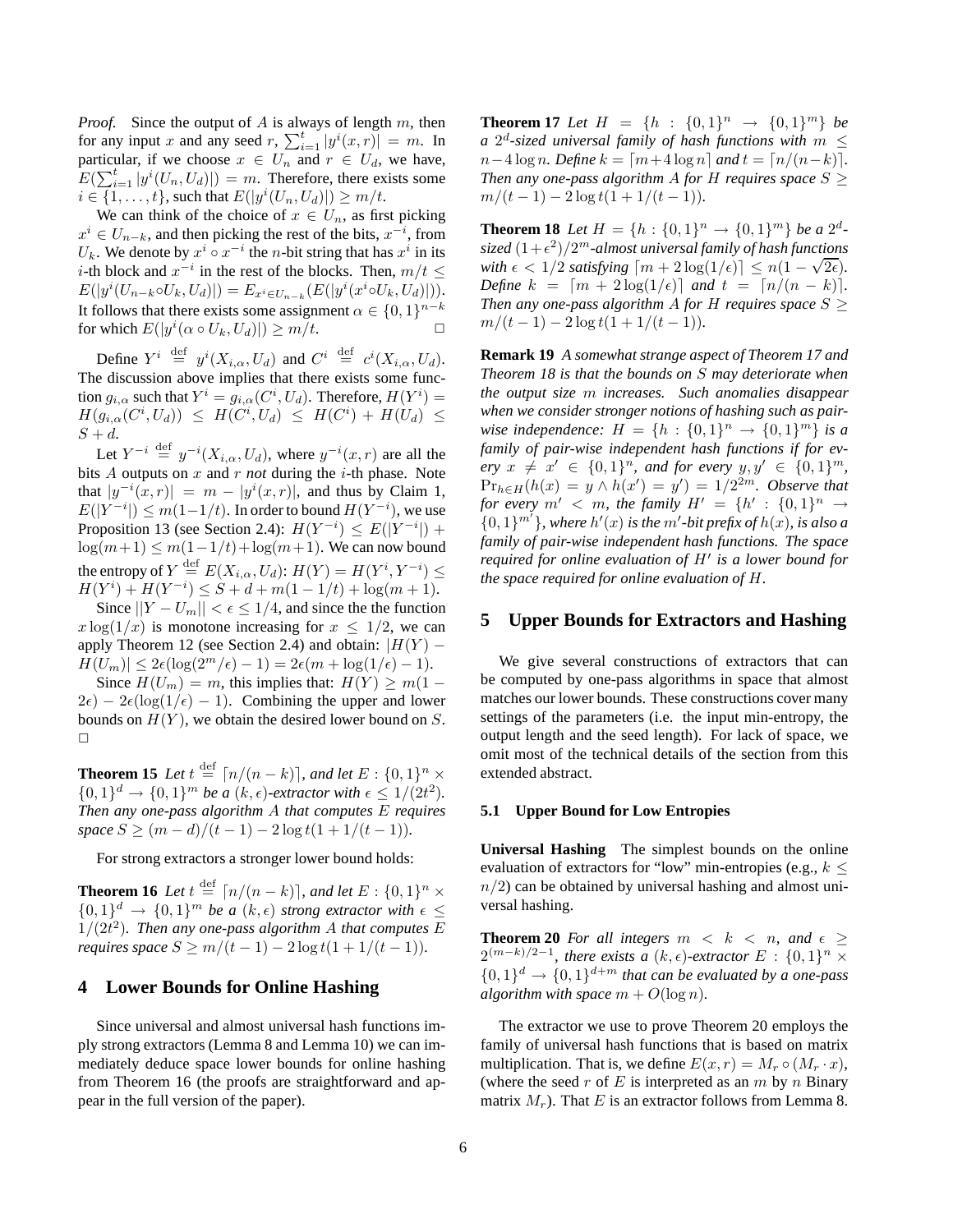We define a space efficient one-pass algorithm A that evaluates  $E$ . The algorithm  $A$  works in phases. After phase  $i$ it has in memory the product of the first i columns of  $M_r$ with the first  $i$  bits of  $x$ . Almost all of the space used by  $A$ is dedicated to holding this partial product.

**Remark 21** *Note that for*  $k \leq n/2$  *(assuming that*  $\epsilon \leq$  $1/8$ *) the space of A is optimal up to the additive*  $O(\log n)$ *factor. In fact, in the "right model" (e.g., that of branching programs),* A would only use space  $m + O(1)$  that would *be optimal up to an additive factor of*  $O(1)$ *.* 

As mentioned above, the seed length of extractors that are based on hashing can be reduced using almost universal hashing. Many such families can be evaluated by space efficient one-pass algorithms, implying the following theorem (details are deferred to the full version):

**Theorem 22** *For all integers*  $k < n$ *, and every*  $\epsilon > 0$ *, there exists a*  $(k, \epsilon)$ *-extractor*  $E : \{0, 1\}^n \times \{0, 1\}^d \rightarrow$  $\{0,1\}^{d+m}$ , with  $m = k - 2 \log 1/\epsilon - O(1)$  and  $d =$  $O(m + \log n/\epsilon)$  *that can be evaluated by a one-pass algorithm with space*  $O(d)$ .

**Trevisan/RRV Extractors** The disadvantage of the hashing based extractors defined above is that their seed length is rather large. Here we show that Trevisan's extractors [41] and their extensions by Raz, Reingold, and Vadhan [30] can also be computed by a one-pass algorithm with space that is close to match our upper bounds. More specifically, we show that the extractors of [30] using the weak designs of Hartman and Raz [17], can be computed by a one-pass algorithm with space  $m + O(d)$ . For  $k \leq n/2$ , this matches the lower bound up to an additive factor of  $O(d)$ . We note that these extractors can extract the entire entropy of the source using  $poly(log(n/\epsilon))$  bits. We also note that these extractors are *strong extractors*. This is true for all the extractors used for upper bounds in this paper (that is, the extractors based on hashing described above and the extractors for high min-entropy described below).

Trevisan's construction is based on error-correcting codes and *designs*. Raz, Reingold and Vadhan [30] improve Trevisan's construction for some setting of the parameters by using *weak designs* instead of designs. A family of m subsets  $S_1, \ldots, S_m \subseteq [d]$  is called a weak  $(\ell, \rho)$ -design, if for all  $i, |S_i| = \ell$ , and  $\sum_{j < i} 2^{|S_i \cap S_j|} \le \rho(m-1)$ . We will use the explicit family of weak designs of Hartman and Raz [17]; for these designs there is an  $O(\log m)$ -space algorithm that given an index  $1 \leq i \leq m$ , outputs  $S_i$ .

Given  $n, \epsilon > 0, k \leq n,$  and  $m \leq k/2$ , the Trevisan/RRV construction uses any efficiently encodable  $(\overline{n}, n, (\frac{1}{2} + \frac{\epsilon}{m})\overline{n})$  binary code  $\mathcal C$  with  $\overline{n} = \text{poly}(n/\epsilon)$  and a  $(\log \overline{n},\overline{(k-O(\log(m/\epsilon)+d))/m})$  weak design  $S_1,\ldots,S_m$ with  $d = O(\log^2(n/\epsilon) \log k)$ . For an input  $x \in \{0, 1\}^n$  and

a seed  $r \in \{0,1\}^d$ , the value of the extractor is  $E(x, r) =$  $(\overline{x}(r|_{S_1}), \ldots, \overline{x}(r|_{S_m}))$ , where  $\overline{x}$  is the encoding of x under  $\mathcal{C}, \overline{x}(j)$  is the j-th coordinate of  $\overline{x}$ , and  $r|_{S_i}$  is the projection of r on the coordinates designated by  $S_i$ .

In the full version, we show that if the Binary code used in the construction is the concatenation of Reed-Solomon and Hadamard and the weak designs are those of Hartman-Raz, then the Trevisan/RRV extractor can be computed space efficiently in one pass. A similar (slightly weaker) construction was suggested by D. Sivakumar [35].

**Theorem 23** *The Trevisan/RRV construction with concatenated Reed-Solomon and Hadamard code and the Hartman-Raz weak designs is computable by an*  $m + O(d)$ *space one-pass algorithm.*

#### **5.2 Upper Bound for High Entropies**

For the case where both  $k$  and  $m$  are large, our upper bound is obtained using the Goldreich–Wigderson construction [14]. The "heavy" computation in their extractors is a random walk on an expander graph [1]. Bar-Yossef, Goldreich, and Wigderson [4] presented a space-efficient onepass algorithm for computing neighborhoods in Margulis-Gabber-Galil expanders [25, 11, 23]. Using this algorithm, we show in the full version how to evaluate the extractors of [14] by an  $O(n - k) + O(\log(1/\epsilon))$  space one-pass algorithm. This is optimal up to a constant factor in the case where  $m = \Omega(n)$  (which is the interesting setting of parameters for [14]).

**Upper bound for smaller** m To match the lower bound for large  $k$  and smaller  $m$ , we use a watered down variant of [14] (that does not use expanders and has a smaller output length).

One of the main observations of [14] is that any high min-entropy source is also a "block source" [8]. When the source is divided into blocks of length  $a$ , then each of them contains roughly  $a - (n - k)$  bits of "independent" randomness. Since extracting randomness from block sources is much easier than from general sources [28], we can use them for the following simplified variant of [14]:

On input  $x \in \{0,1\}^n$  and seed  $r \in \{0,1\}^d$ , the  $(k, O(\epsilon))$  extractor E first divides the input into blocks  $x = x_1 \circ x_2 \circ \ldots x_{t'}$ , where each block is of length  $a = O((n - k) + \log n/\epsilon)$ . The output of E is now defined as:  $E(x,r) \stackrel{\text{def}}{=} r \circ E'(x_1,r) \circ E'(x_2,r) \circ \dots E'(x_{t'},r),$ where  $E' : \{0,1\}^a \times \{0,1\}^d \rightarrow \{0,1\}^{m/t'}$  is an  $(a - (n$  $k$ ) –  $O(\log n/\epsilon)$ ,  $\epsilon$ ) strong extractor. Since the space for computing  $E$  online is roughly the space needed for computing  $E'$  online, then by taking  $E'$  to be one of the spaceefficient extractors for small min-entropy,  $E$  requires space roughly  $m/t' + O(\log(n/\epsilon)).$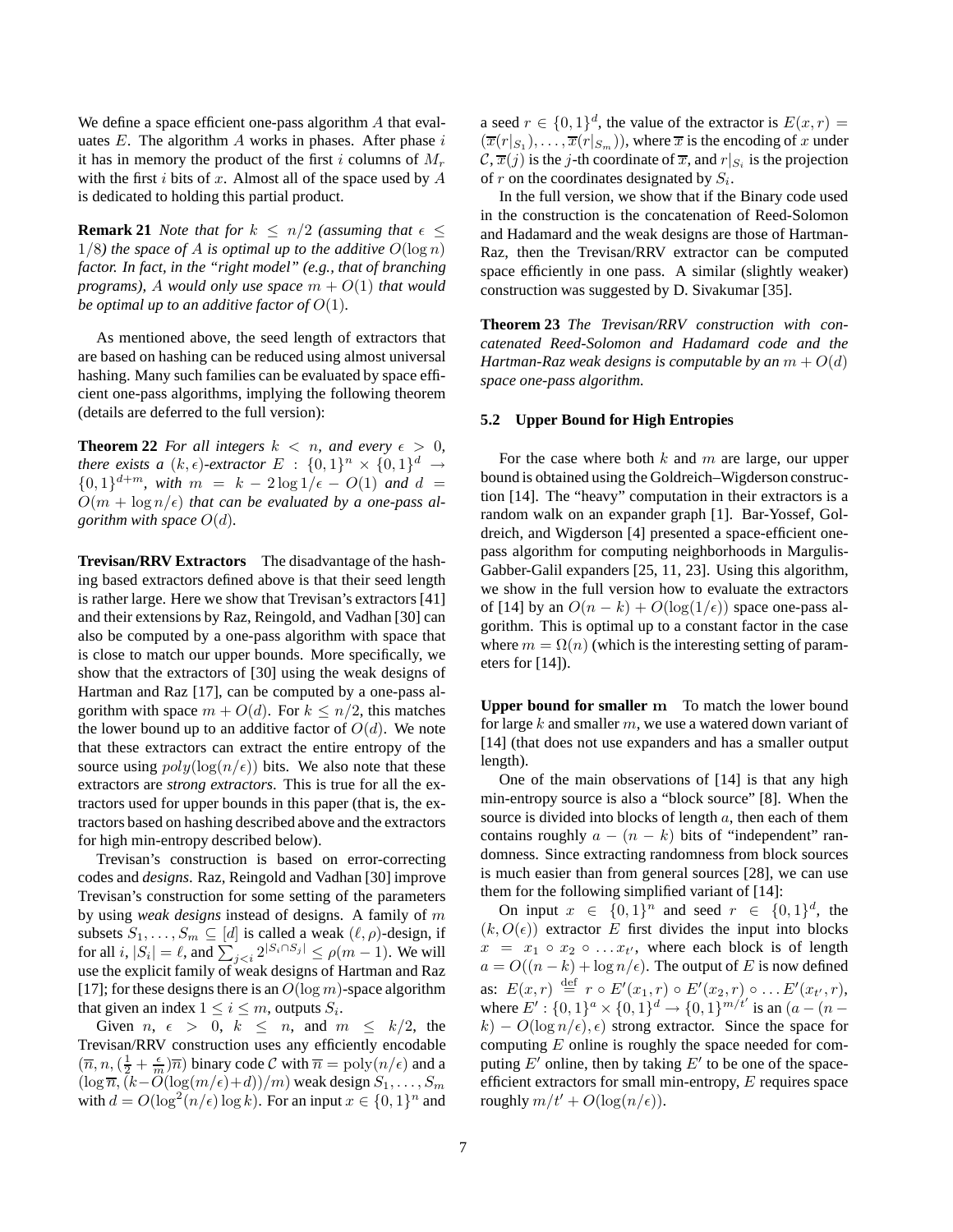## **6 Upper Bound for Online Dispersers**

In this section we construct online dispersers which beat the lower bounds we give in section 3 on online extractors. Recall that when  $k < n/2$  any online extractor has to have space roughly  $m - d$ . The space in our disperser construction can be arbitrarily smaller  $(m/t$  for any t). However, to achieve such small space we use seeds of length  $O(t \log n)$ .

The idea of the construction is best explained if we assume that the source is a *bit-fixing source*. By that we mean that  $n - k$  of the bits are fixed, and the remaining k bits are uniformly distributed. The first kind of bits are called "bad bits" and the second kind "good bits". For a parameter  $t$ , let  $1 = i_0 < i_1 < \cdots i_{t-1} < i_t = n+1$  be indices such that in any interval  $[i_j, i_{j+1})$  there are exactly  $k/t$  good bits. If we know such i's we can easily extract many bits online using small space. We simply run an online extractor on each one of the blocks and concatenate the outputs. Each application of an online extractor outputs only  $m/t$  bits, (where m is the total number of bits we output). Thus, the space used by any application of the online extractor can be about  $m/t$ . We can reuse this space for the next application and thus the total space of this construction is about  $m/t$ . By increasing t we can arbitrarily reduce the space.

In practice, we do not know the indices that yield a partition with  $k/t$  good bits in each block. We therefore add more bits to the seed and use them to choose random  $t - 1$ indices. The rational is that we will hit a "correct" choice of indices with positive probability, and when that happens we extract randomness from the source. It follows that our construction is a disperser as we hit almost all outputs when choosing "correct" indices.

More precisely, we construct  $E: \{0,1\}^n \times \{0,1\}^d \rightarrow$  $\{0,1\}^m$  given a parameter t and a  $(\bar{k}, \bar{\epsilon})$ -extractor  $\bar{E}$  :  ${0, 1}^{\overline{n}} \times {0, 1}^{\overline{d}} \rightarrow {0, 1}^{\overline{n}}$  which can be evaluated by a one pass algorithm with space  $\bar{s}$ . It gets an input  $x \in$  ${0, 1}^n$  and a seed  $r = (\ell_1, \dots, \ell_{t-1}; y_1, \dots, y_t)$ , where  $\ell_j \in \{0,1\}^{\log n}$  and  $y_j \in \{0,1\}^{\bar{d}}$ , and outputs  $z_1, \dots, z_t \in$  $\{0,1\}^{\overline{m}}$ , where for every  $j, z_j = \overline{E}(x_{\lfloor \ell_{j-1}, \ell_j \rfloor}, y_j)$ .<sup>2</sup> Here  $x_{[i,j]}$  stands for  $x_i, x_{i+1}, \dots, x_{j-1}$ .

 $E$  can be evaluated by a one pass algorithm with space  $\bar{s} + O(\log n)$  if the seed is given in the following order:  $\ell_1, y_1, \ell_2, y_2, \cdots, \ell_{t-1}, y_{t-1}, y_t$ . At step j we read  $\ell_j$  and run  $\overline{E}$  on the j'th block using  $y_j$  as seed.

**Theorem 24** E is a  $(k, \epsilon)$ -disperser with  $k = t(\bar{k} + \epsilon)$  $2 \log n + O(1)$ ,  $\epsilon = t\bar{\epsilon}$ ,  $n = \bar{n}$ ,  $d = (t - 1) \log n + t\bar{d}$ and  $m = t\overline{m}$ . Furthermore, E can be evaluated by a one*pass algorithm with space*  $s = \bar{s} + O(\log n)$ *.* 

The following corollary follows by plugging in the upper bound from Theorem 23.

**Corollary 25** *For every*  $n, k, \epsilon$  *and*  $t$ *, there exists*  $a(k, \epsilon)$ disperser  $E: \{0,1\}^n \times \{0,1\}^{O(t \log^2(n/\epsilon) \log k)} \rightarrow \{0,1\}^m$ *for*  $m = k - O(t \log(n/\epsilon))$ *. Furthermore, E can be evaluated by a one-pass algorithm with space*  $s = m/t +$  $O(\log n)$ .

To extend the argument above from bit-fixing sources to general sources we use methods from [28, 32, 37, 38] to argue that any (general) source contains a sub-source on which it resembles a bit fixing source in the sense that  $E$ works for such a sub-source. Exact details appear in the full version<sup>3</sup>.

#### **7 Online Error-Correcting Codes**

We prove space lower bounds for both online encoding and online decoding of error-correcting codes. We then show simple (almost) matching upper bounds. We provide only sketches of the proofs. The full proofs appear in the full version of the paper.

**Theorem 26** *Let* C *be an*  $(n, k, d)$ <sub>q</sub>-ECC with encoding function  $E : \mathbb{F}_q^k \to \mathbb{F}_q^n$ . Then any one-pass algorithm A *for* E requires space  $S \geq k \cdot d/n \cdot \log q - \log(k \log q + 1)$ .

*Proof sketch.* For simplicity, we assume the code is binary. We divide each codeword into  $n/d$  blocks of size d. We iteratively construct a chain of codeword sets  $C = F_0 \supseteq F_1 \supseteq$  $\cdots \supseteq F_{n/d}$ , such that all the codewords in  $F_i$  share their last i blocks and such that  $|F_i|/|F_{i+1}| \leq (k+1)2^S$ . It follows that  $|F_{n/d}| \geq |\mathcal{C}|/((k+1)2^S)^{n/d} = 2^{k-(S+\log(k+1))(n/d)}$ . On the other hand, necessarily  $|F_{n/d}| \leq 1$ , implying the lower bound.

The construction of the chain works by inductively extracting  $F_i$  from  $F_{i-1}$  as follows. The encoding algorithm has at most  $(k + 1)2^{S}$  configurations  $(s, t)$ , where s is a state of the algorithm and  $t$  is a location on the input tape. Consider all the configurations of the algorithm right before starting to write the  $i$ -th from the last block of the output on each of the codewords in  $F_{i-1}$ . A fraction of at least  $1/((k+1)2<sup>S</sup>)$  of them share the same configuration. We define these to be the codewords in  $F_i$ . By induction, all the codewords in  $F_i$  share their last  $i - 1$  blocks. To show they share also the *i*-th from the last block we use a cut  $\&$  paste argument to show that otherwise there are two codewords

<sup>&</sup>lt;sup>2</sup>Formally, we cannot use  $\bar{E}$  on strings x of length smaller than n. In such a case we assume that the too short  $x$  is padded with zeroes. Note that this can be done online, and that if  $x$  is chosen from a source with  $k$  bits of min-entropy, the extractor will extract randomness from the source.

 $3<sup>3</sup>$ Many previous extractors and dispersers constructions [28, 36, 32, 37, 43, 38, 31] take this route and start by "partitioning" a source into a "block source". It should be noted that whereas most of the previous works were interested in  $t = O(\log n)$ , we are also interested in larger t's, (like  $\sqrt{k}$ ) and our proof works by tailoring techniques from previous work to this setup.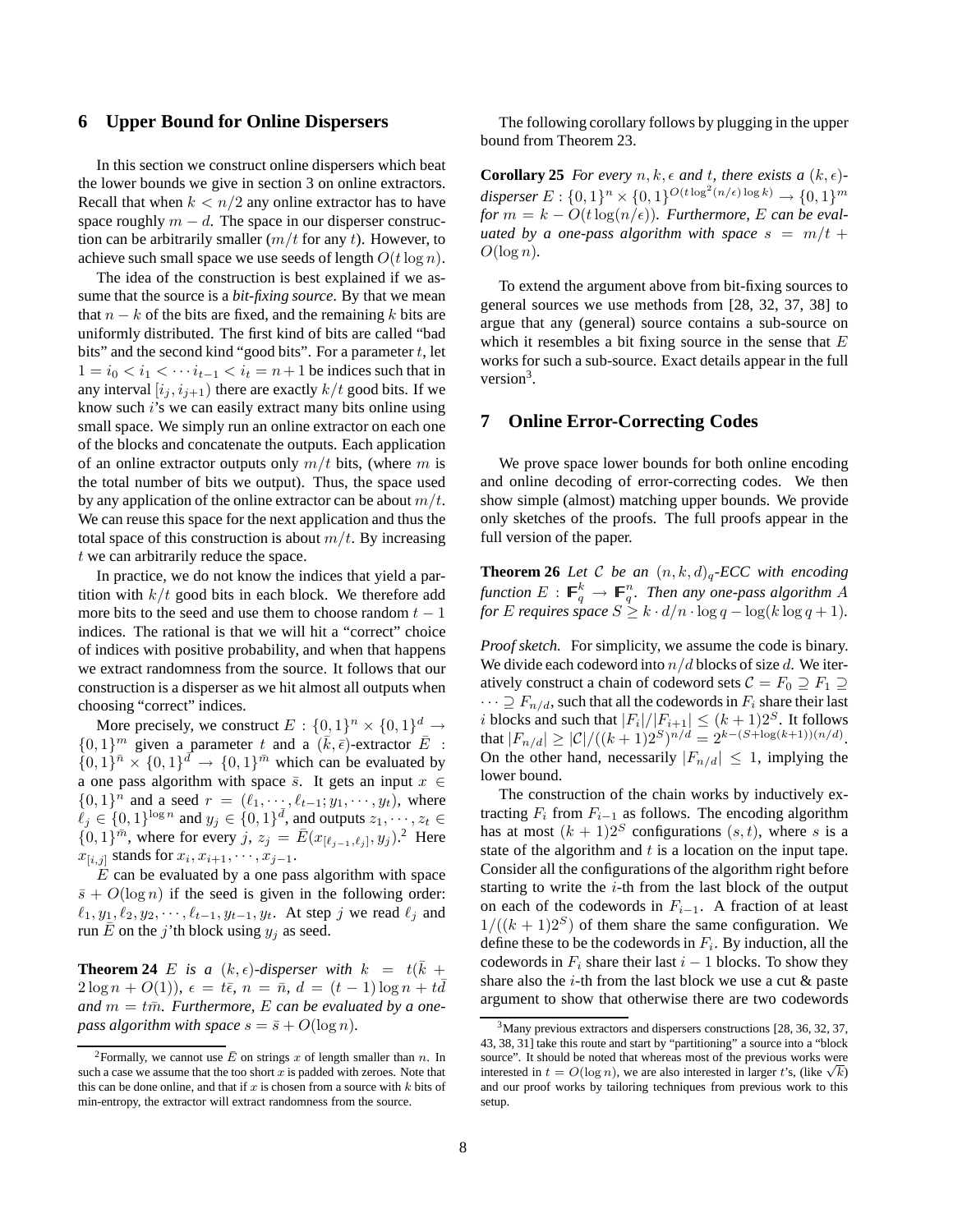that differ only in the last  $d - 1$  bits of the *i*-th from the last block contradicting the distance property of the code  $\Box$ block, contradicting the distance property of the code.

**Theorem 27** *Let* C *be an*  $(n, k, d)$ <sub>*a*</sub>-*ECC with encoding* function  $E: \mathbb{F}_q^k \to \mathbb{F}_q^n$  and decoding function  $D: \mathbb{F}_q^n \to$  $\mathbb{F}_q^k$ . Then any one-pass algorithm for D requires space  $S^3 > k \cdot (d-1)/(2n) \cdot \log q - \log(k \log q + 1)$ 

*Proof sketch.* The proof is similar to the previous one. We divide each received word  $w \in \mathbb{F}_q^n$  into  $2n/(d-1)$  blocks of size  $(d-1)/2$ . We divide the decoding of w,  $D(w)$ , into  $2n/(d-1)$  corresponding blocks (not necessarily of equal size): the *i*-th block of  $D(w)$  is the part of  $D(w)$  written to the output tape while the decoding algorithm reads the  $i$ -th block of w.

We show that there exists a chain of codeword sets  $C =$  $F_0 \supseteq F_1 \supseteq \cdots \supseteq F_{2n/(d-1)}$ , such that the decodings of all the codewords in  $F_i$  share their first i blocks and such that  $|F_i|/|F_{i+1}| \leq (k+1)2^S$ . As before, this implies the lower bound, since  $|F_{2n/(d-1)}| \leq 1$ .

The construction of the chain of codeword sets is similar in flavor to the one outlined in the proof of Theorem 26. The difference is that in order to reach a contradiction, we use a cut & paste argument to construct a corrupted received word that decodes *not* to its closest codeword.  $\Box$ 

We now give a construction of an error-correcting code that matches the encoding lower bound and almost matches the decoding lower bound. Our construction is a block code, in which each block is encoded by the expander code of Guruswami and Indyk [16]. The Guruswami-Indyk code is a linear-time encodable and decodable binary code that has relative minimum distance  $\delta' = 1/2 - \epsilon$  and rate  $R' \ge \epsilon^4/c$ for any  $\epsilon > 0$  (*c* is a universal constant).

For our construction, we fix  $n, k, d$  as parameters, with the restriction that  $k/n$  is not too large. We set  $\epsilon = \sqrt[4]{ck/n}$ and define  $\gamma \stackrel{\text{def}}{=} (d/n) \cdot 1/(1/2 - \epsilon)$ . Our code uses  $1/\gamma$ blocks, each of size  $k' = \gamma k$ . It is easy to verify that this is indeed an  $(n, k, d)_2$  code. Our encoding algorithm encodes each block at a time; this encoding runs in linear time and therefore also in linear space, and thus requires space  $O(k') = O(k \cdot (d/n))$ . The decoding algorithm decodes each block at a time, and thus requires space  $O(n') = O((n/k) \cdot k') = O(d)$ . If we choose  $k = \Omega(n)$ , then this decoding is optimal.

## **8 Conclusions and Open Problems**

An interesting open problem is whether the space–seed length tradeoff in our online disperser construction  $(S \cdot$  $d \approx m$ ) is the best possible. In fact, we have no lower bound for online dispersers. Two natural approaches to reduce the seed length in the construction (recall that we use  $(t-1)$  log *n* random bits in "partitioning" the source) are: (1) use randomness extracted from the source in the partitioning process; this randomness, however, is only close to uniform, which is not sufficient for the current proof; (2) derandomize the choice of the partition; this has already been achieved for  $t = O(\log n)$  by [32, 38], and a disperser with  $Sd \ll m$  would follow if we could do it for  $t >> \log n$ .

We have not resolved so far the space complexity of online extractors for high entropies  $(k > n/2)$  that have a large error ( $\epsilon > (n-k)/n$ ). Our lower bound proofs fail to imply anything for this range of parameters, possibly because they apply to the stronger model of extractors that work against block fixing sources (sources of the form  $X_{i,\alpha}$ ).

Our online hashing lower bounds deteriorate as the output length increases. This may be an artifact of the reduction from the extractor lower bound. A direct lower bound for universal hashing might circumvent this problem.

Finally, our online decoding upper bound for errorcorrecting codes is not tight for small rates. It remains open to find a better construction in this sense.

#### **Acknowledgments**

We thank D. Sivakumar for helpful discussions, and Lawrence Ip for pointing out Proposition 13.

#### **References**

- [1] M. Ajtai, J. Komlós, and E. Szemerédi. Deterministic simulation in logspace. In *Proceedings of the 19th Annual ACM Symposium on Theory of Computing (STOC)*, pages 132– 140, 1987.
- [2] N. Alon, Y. Matias, and M. Szegedy. The space complexity of approximating the frequency moments. *Journal of Computer and System Sciences*, 58(1):137–147, 1999.
- [3] A. E. Andreev, A. E. F. Clementi, and J. D. P. Rolim. A new general derandomization method. *J. of the ACM*, 45(1):179– 213, 1998.
- [4] Z. Bar-Yossef, O. Goldreich, and A. Wigderson. Deterministic amplification of space-bounded probabilistic algorithms. In *Proceedings of the 14th Annual IEEE Conference on Computational Complexity (CCC)*, pages 188–198, 1999.
- [5] P. Beame, M. Tompa, and P. Yan. Communication-space tradeoffs for unrestricted protocols. *SIAM J. on Computing*, 23(3):652–661, 1994.
- [6] H. Buhrman and L. Fortnow. One-sided versus two-sided randomness. In *Proceedings of the 16th Symposium on Theoretical Aspects of Computer Science (STACS)*, pages 100– 109, 1999.
- [7] J. L. Carter and M. N. Wegman. Universal classes of hash functions. *J. of Computer and System Sciences (JCSS)*, 18(2):143–154, 1979.
- [8] B. Chor and O. Goldreich. Unbiased bits from sources of weak randomness and probabilistic communication complexity. *SIAM Journal on Computing*, 17(2):230–261, Apr. 1988. Special issue on cryptography.